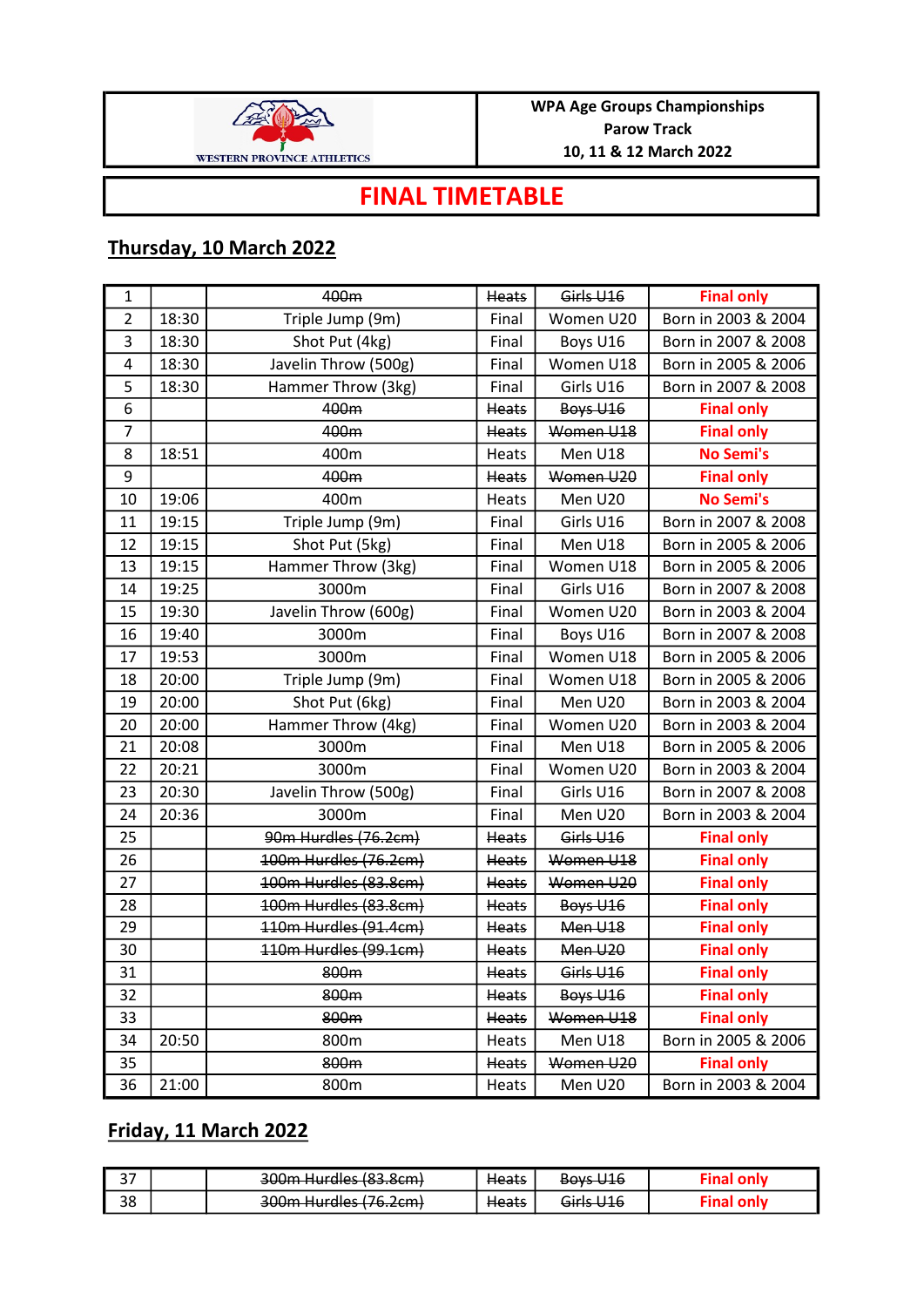| 39 |       | 400m Hurdles (76.2cm)        | Heats        | Women U18 | <b>No entries</b>     |
|----|-------|------------------------------|--------------|-----------|-----------------------|
| 40 |       | 400m Hurdles (76.2cm)        | Heats        | Women U20 | <b>Final only</b>     |
| 41 |       | 400m Hurdles (83.8cm)        | <b>Heats</b> | Men U18   | <b>Final only</b>     |
| 42 |       | 400m Hurdles (91.4cm)        | Heats        | Men U20   | <b>Final only</b>     |
| 43 | 18:05 | 100m                         | Heats        | Girls U16 | <b>No Semi's</b>      |
| 44 | 18:14 | 100m                         | Heats        | Boys U16  | <b>No Semi's</b>      |
| 45 | 18:26 | 100m                         | Heats        | Women U18 | <b>No Semi's</b>      |
| 46 | 18:30 | Triple Jump (13m)            | Final        | Men U20   | Born in 2003 & 2004   |
| 47 | 18:30 | Shot Put (3kg)               | Final        | Girls U16 | Born in 2007 & 2008   |
| 48 | 18:30 | Javelin Throw (700g)         | Final        | Men U18   | Born in 2005 & 2006   |
| 49 | 18:30 | Hammer Throw (4kg)           | Final        | Boys U16  | Born in 2007 & 2008   |
| 50 | 18:35 | 100m                         | Heats        | Men U18   | Heats/Semi's/Final    |
| 51 | 18:47 | 100m                         | Heats        | Women U20 | <b>No Semi's</b>      |
| 52 | 18:53 | 100m                         | Heats        | Men U20   | <b>No Semi's</b>      |
| 53 | 19:10 | 1500m Steeple Chase (76.2cm) | Final        | Girls U16 | Born in 2007 & 2008   |
| 54 | 19:18 | 1500m Steeple Chase (76.2cm) | Final        | Boys U16  | Born in 2007 & 2008   |
| 55 | 19:26 | 2000m Steeple Chase (76.2cm) | Final        | Women U18 | Born in 2005 & 2006   |
| 56 | 19:30 | Triple Jump (9m)             | Final        | Boys U16  | Born in 2007 & 2008   |
| 57 | 19:30 | Shot Put (3kg)               | Final        | Women U18 | Born in 2005 & 2006   |
| 58 | 19:30 | Javelin Throw (800g)         | Final        | Men U20   | Born in 2003 & 2004   |
| 59 | 19:30 | Hammer Throw (5kg)           | Final        | Men U18   | Born in 2005 & 2006   |
| 60 | 19:36 | 2000m Steeple Chase (83.8cm) | Final        | Men U18   | Born in 2005 & 2006   |
| 61 | 19:46 | 3000m Steeple Chase (76.2cm) | Final        | Women U20 | Born in 2003 & 2004   |
| 62 |       | 3000m Steeple Chase (91.4cm) | Final        | Men U20   | <b>No entries</b>     |
| 63 | 20:15 | 200m                         | Heats        | Girls U16 | <b>No Semi's</b>      |
| 64 | 20:24 | 200m                         | Heats        | Boys U16  | <b>No Semi's</b>      |
| 65 | 20:30 | Triple Jump (11m)            | Final        | Men U18   | Born in 2005 & 2006   |
| 66 | 20:30 | Shot Put (4kg)               | Final        | Women U20 | Born in 2003 & 2004   |
| 67 | 20:30 | Javelin Throw (600g)         | Final        | Boys U16  | Born in 2007 & 2008   |
| 68 | 20:30 | Hammer Throw (6kg)           | Final        | Men U20   | Born in 2003 & 2004   |
| 69 |       | 200m                         | Heats        | Women U18 | <b>Final only</b>     |
| 70 | 20:45 | 200m                         | Heats        | Men U18   | Heats/Semi's/Final    |
| 71 | 20:57 | 200m                         | Heats        | Women U20 | <b>No Semi's</b>      |
| 72 | 21:06 | 200m                         | Heats        | Men U20   | <b>No Semi's</b>      |
| 73 |       | 1500m                        | Heats        | Girls U16 | <b>Final only</b>     |
| 74 |       | 1500m                        | Heats        | Boys U16  | <b>Final only</b>     |
| 75 |       | 1500m                        | Heats        | Women U18 | <b>Final only</b>     |
| 76 | 21:20 | 1500m                        | Heats        | Men U18   | Born in 2005 & 2006   |
| 77 |       | 1500m                        | <b>Heats</b> | Women U20 | <b>Final only</b>     |
| 78 |       | 1500m                        | <b>Heats</b> | Men U20   | <b>Final only</b>     |
| 79 |       |                              |              | Girls U16 | <b>Final only</b>     |
|    |       | 400m                         | Semi         |           |                       |
| 80 |       | 400m                         | Semi         | Boys U16  | <b>Final only</b>     |
| 81 |       | 400m                         | Semi         | Women U18 | <b>Final only</b>     |
| 82 |       | 400m                         | Semi         | Men U18   | <b>Heats to final</b> |
| 83 |       | 400m                         | Semi         | Women U20 | <b>Final only</b>     |

## Saturday, 12 March 2022

|  | 85   07:00 | 5000m Race Walking | Final | Girls U16 | Born in 2007 & 2008 |
|--|------------|--------------------|-------|-----------|---------------------|
|--|------------|--------------------|-------|-----------|---------------------|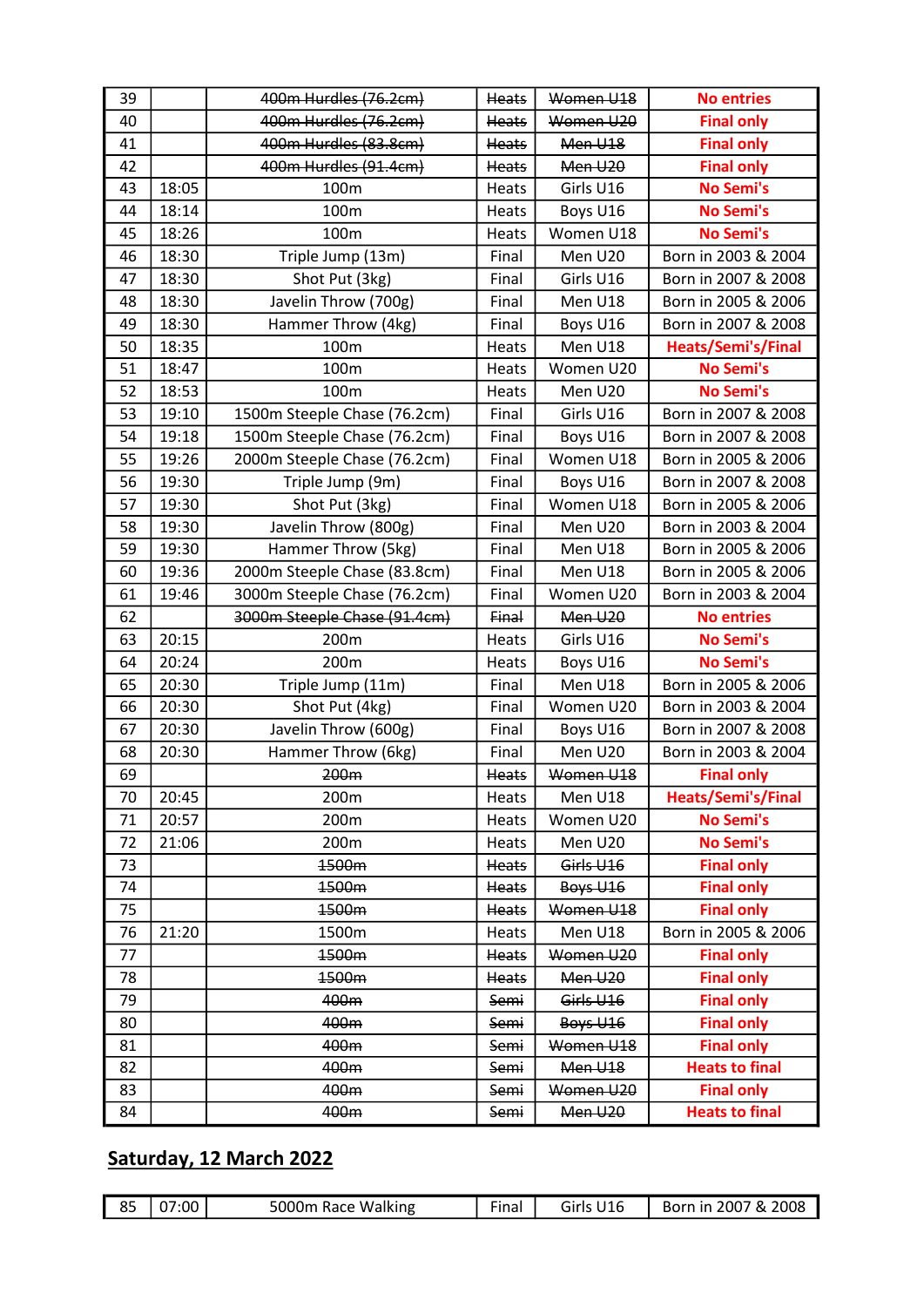| 86  | 07:00 | 5000m Race Walking    | Final | Women U18       | Born in 2005 & 2006   |
|-----|-------|-----------------------|-------|-----------------|-----------------------|
| 87  | 07:00 | 5000m Race Walking    | Final | Boys U16        | Born in 2007 & 2008   |
| 88  |       | 10km Race Walking     | Final | Women U20       | <b>No entries</b>     |
| 89  |       | 10km Race Walking     | Final | Men U18         | <b>No entries</b>     |
| 90  | 07:40 | 10km Race Walking     | Final | Men U20         | Born in 2003 & 2004   |
| 91  |       | 100m                  | Semi  | Girls U16       | <b>Heats to final</b> |
| 92  |       | 100 <sub>m</sub>      | Semi  | <b>Boys U16</b> | <b>Heats to final</b> |
| 93  |       | 100m                  | Semi  | Women U18       | <b>Heats to final</b> |
| 94  | 09:10 | 100m                  | Semi  | Men U18         | Born in 2005 & 2006   |
| 95  |       | 100m                  | Semi  | Women U20       | <b>Heats to final</b> |
| 96  |       | 100m                  | Semi  | Men U20         | <b>Heats to final</b> |
| 97  | 09:35 | 5000m                 | Final | Women U20       | Born in 2003 & 2004   |
| 98  | 10:00 | 5000m                 | Final | Men U20         | Born in 2003 & 2004   |
| 99  |       | Pole Vault            | Final | <b>Boys U16</b> | <b>No entries</b>     |
| 100 |       | Pole Vault            | Final | Men U18         | <b>No entries</b>     |
| 101 |       | Pole Vault            | Final | Men U20         | <b>No entries</b>     |
| 102 | 10:00 | High Jump             | Final | Girls U16       | Born in 2007 & 2008   |
| 103 | 10:00 | Long Jump             | Final | Women U20       | Born in 2003 & 2004   |
| 104 | 10:00 | Discus Throw (1kg)    | Final | Boys U16        | Born in 2007 & 2008   |
| 105 |       | 200m                  | Semi  | Girls U16       | <b>Heats to final</b> |
| 106 |       | 200 <sub>m</sub>      | Semi  | Boys U16        | <b>Heats to final</b> |
| 107 |       | 200 <sub>m</sub>      | Semi  | Women U18       | <b>Heats to final</b> |
| 108 | 10:35 | 200m                  | Semi  | Men U18         | Born in 2005 & 2006   |
| 109 |       | 200m                  | Semi  | Women U20       | <b>Heats to final</b> |
| 110 |       | 200 <sub>m</sub>      | Semi  | Men U20         | <b>Heats to final</b> |
| 111 | 11:00 | 800m                  | Final | Girls U16       | Born in 2007 & 2008   |
| 112 |       | High Jump             | Final | Women U18       | <b>No entries</b>     |
| 113 | 11:00 | Long Jump             | Final | Girls U16       | Born in 2007 & 2008   |
| 114 | 11:00 | Discus Throw (1.5kg)  | Final | Men U18         | Born in 2005 & 2006   |
| 115 | 11:05 | 800m                  | Final | Boys U16        | Born in 2007 & 2008   |
| 116 | 11:10 | 800m                  | Final | Women U18       | Born in 2005 & 2006   |
| 117 | 11:15 | 800m                  | Final | Men U18         | Born in 2005 & 2006   |
| 118 | 11:20 | 800m                  | Final | Women U20       | Born in 2003 & 2004   |
| 119 | 11:25 | 800m                  | Final | Men U20         | Born in 2003 & 2004   |
| 120 | 11:35 | 400m                  | Final | Girls U16       | Born in 2007 & 2008   |
| 121 | 11:40 | 400m                  | Final | Boys U16        | Born in 2007 & 2008   |
| 122 | 11:45 | 400m                  | Final | Women U18       | Born in 2005 & 2006   |
| 123 | 11:50 | 400m                  | Final | Men U18         | Born in 2005 & 2006   |
| 124 | 11:55 | 400m                  | Final | Women U20       | Born in 2003 & 2004   |
| 125 | 12:00 | 400m                  | Final | Men U20         | Born in 2003 & 2004   |
| 126 |       | Pole Vault            | Final | Girls U16       | <b>No entries</b>     |
| 127 |       | Pole Vault            | Final | Women U18       | <b>No entries</b>     |
| 128 |       | Pole Vault            | Final | Women U20       | <b>No entries</b>     |
| 129 | 12:00 | High Jump             | Final | Women U20       | Born in 2003 & 2004   |
| 130 | 12:00 | Long Jump             | Final | Women U18       | Born in 2005 & 2006   |
| 131 | 12:00 | Discus Throw (1.75kg) | Final | Men U20         | Born in 2003 & 2004   |
| 132 | 12:15 | 90m Hurdles (76.2cm)  | Final | Girls U16       | Born in 2007 & 2008   |
| 133 | 12:25 | 100m Hurdles (76.2cm) | Final | Women U18       | Born in 2005 & 2006   |
| 134 | 12:35 | 100m Hurdles (83.8cm) | Final | Women U20       | Born in 2003 & 2004   |
| 135 | 12:40 | 100m Hurdles (83.8cm) | Final | Boys U16        | Born in 2007 & 2008   |